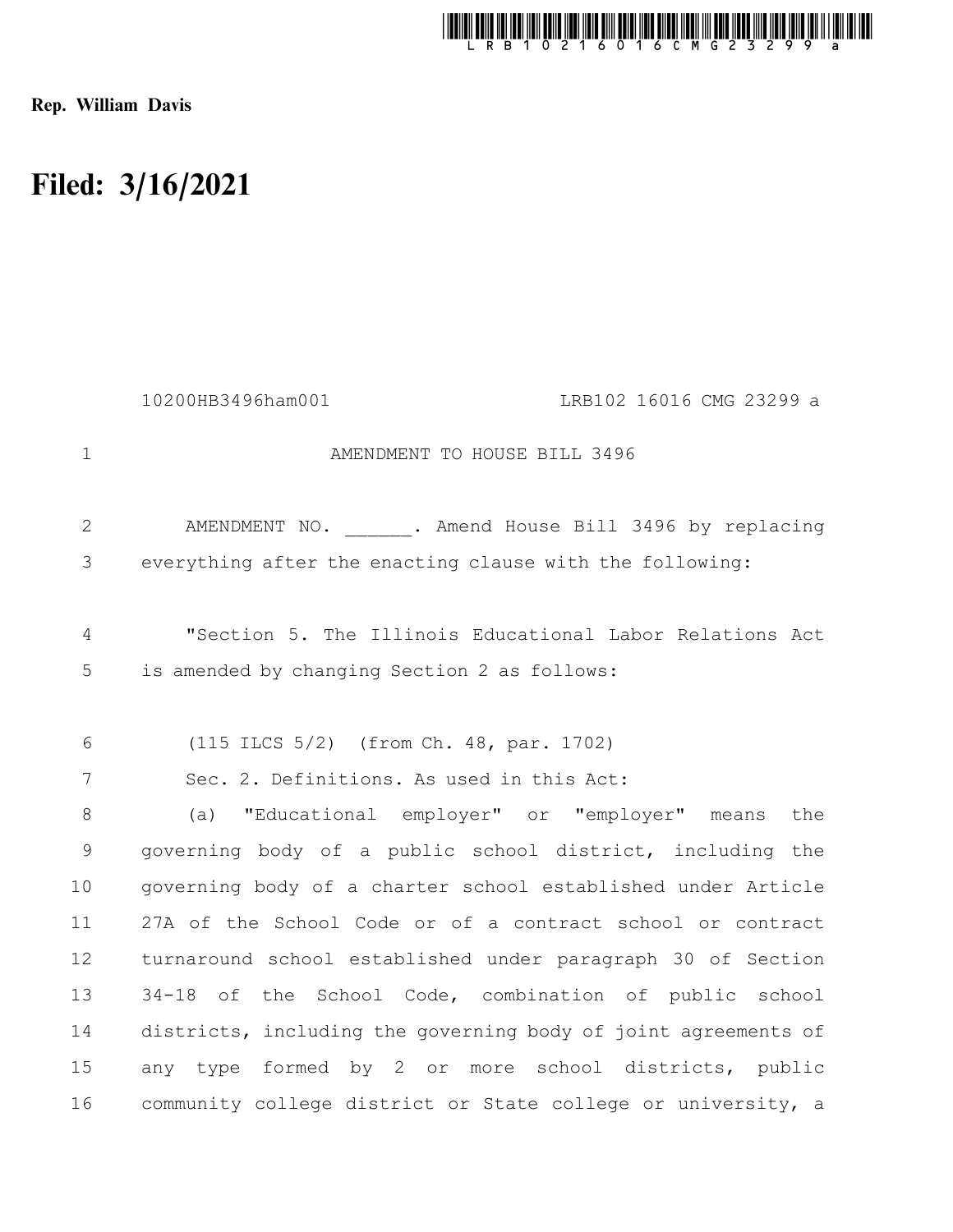10200HB3496ham001 -2- LRB102 16016 CMG 23299 a

subcontractor of instructional services of a school district (other than a school district organized under Article 34 of the School Code), combination of school districts, charter school established under Article 27A of the School Code, or contract school or contract turnaround school established under paragraph 30 of Section 34-18 of the School Code, an Independent Authority created under Section 2-3.25f-5 of the School Code, and any State agency whose major function is providing educational services. "Educational employer" or "employer" does not include (1) a Financial Oversight Panel created pursuant to Section 1A-8 of the School Code due to a district violating a financial plan or (2) an approved nonpublic special education facility that contracts with a school district or combination of school districts to provide special education services pursuant to Section 14-7.02 of the School Code, but does include a School Finance Authority created under Article 1E or 1F of the School Code and a Financial Oversight Panel created under Article 1B or 1H of the School Code. The change made by this amendatory Act of the 96th General Assembly to this paragraph (a) to make clear that the governing body of a charter school is an "educational employer" is declaratory of existing law. 1 2 3 4 5 6 7 8 9 10 11 12 13 14 15 16 17 18 19 20 21 22

(b) "Educational employee" or "employee" means any individual, excluding supervisors, managerial, confidential, short term employees, student, and part-time academic employees of community colleges employed full or part time by 23 24 25 26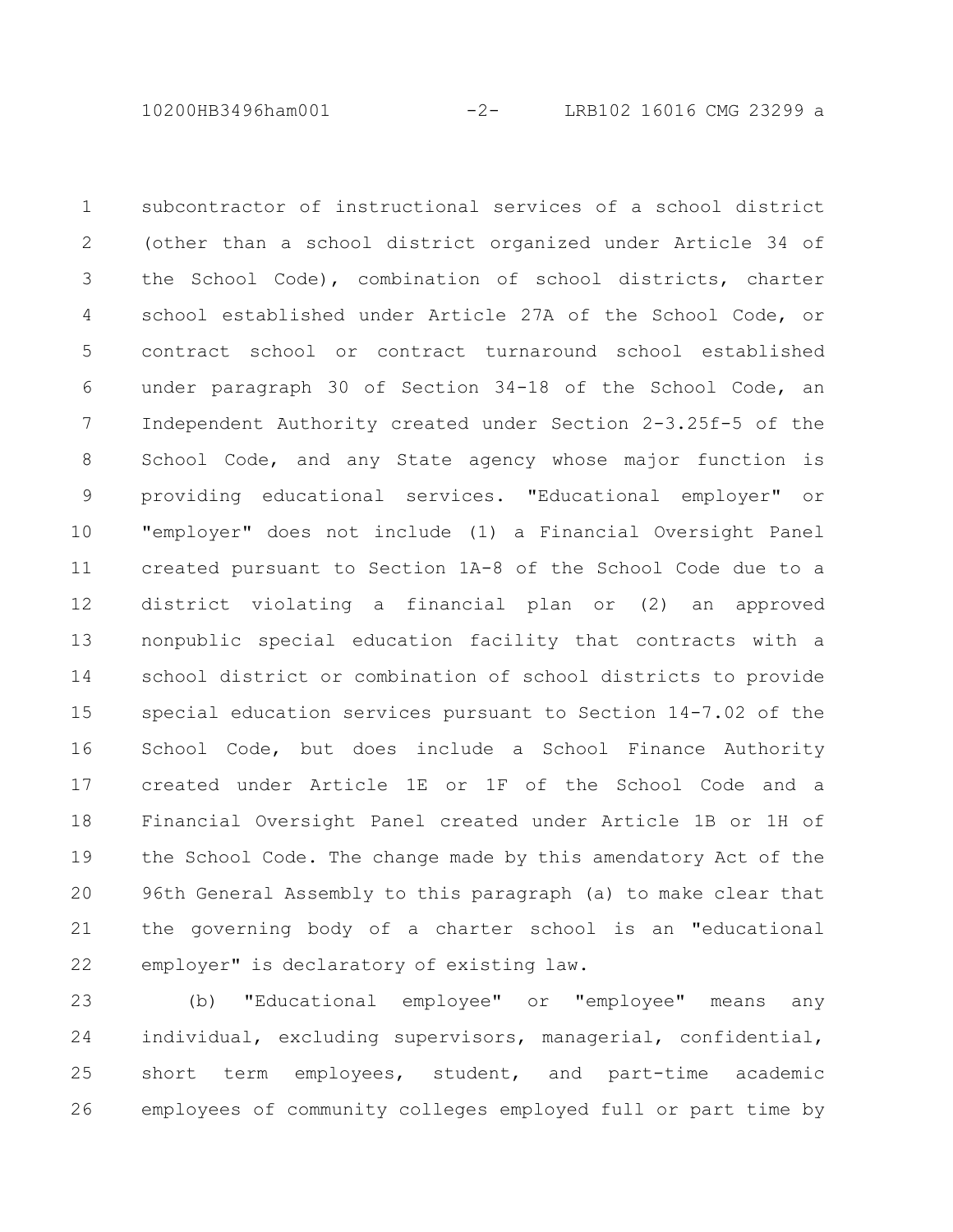10200HB3496ham001 -3- LRB102 16016 CMG 23299 a

an educational employer, but shall not include elected officials and appointees of the Governor with the advice and consent of the Senate, firefighters as defined by subsection (g-1) of Section 3 of the Illinois Public Labor Relations Act, and peace officers employed by a State university. However, with respect to an educational employer of a school district organized under Article 34 of the School Code, a supervisor shall be considered an educational employee under this definition unless the supervisor is also a managerial employee. For the purposes of this Act, part-time academic employees of community colleges shall be defined as those employees who provide less than 3 credit hours of instruction per academic semester. In this subsection (b), the term "student" does not include graduate students who are research assistants primarily performing duties that involve research, graduate assistants primarily performing duties that are pre-professional, graduate students who are teaching assistants primarily performing duties that involve the delivery and support of instruction, or any other graduate assistants. 1 2 3 4 5 6 7 8 9 10 11 12 13 14 15 16 17 18 19 20

(c) "Employee organization" or "labor organization" means an organization of any kind in which membership includes educational employees, and which exists for the purpose, in whole or in part, of dealing with employers concerning grievances, employee-employer disputes, wages, rates of pay, hours of employment, or conditions of work, but shall not 21 22 23 24 25 26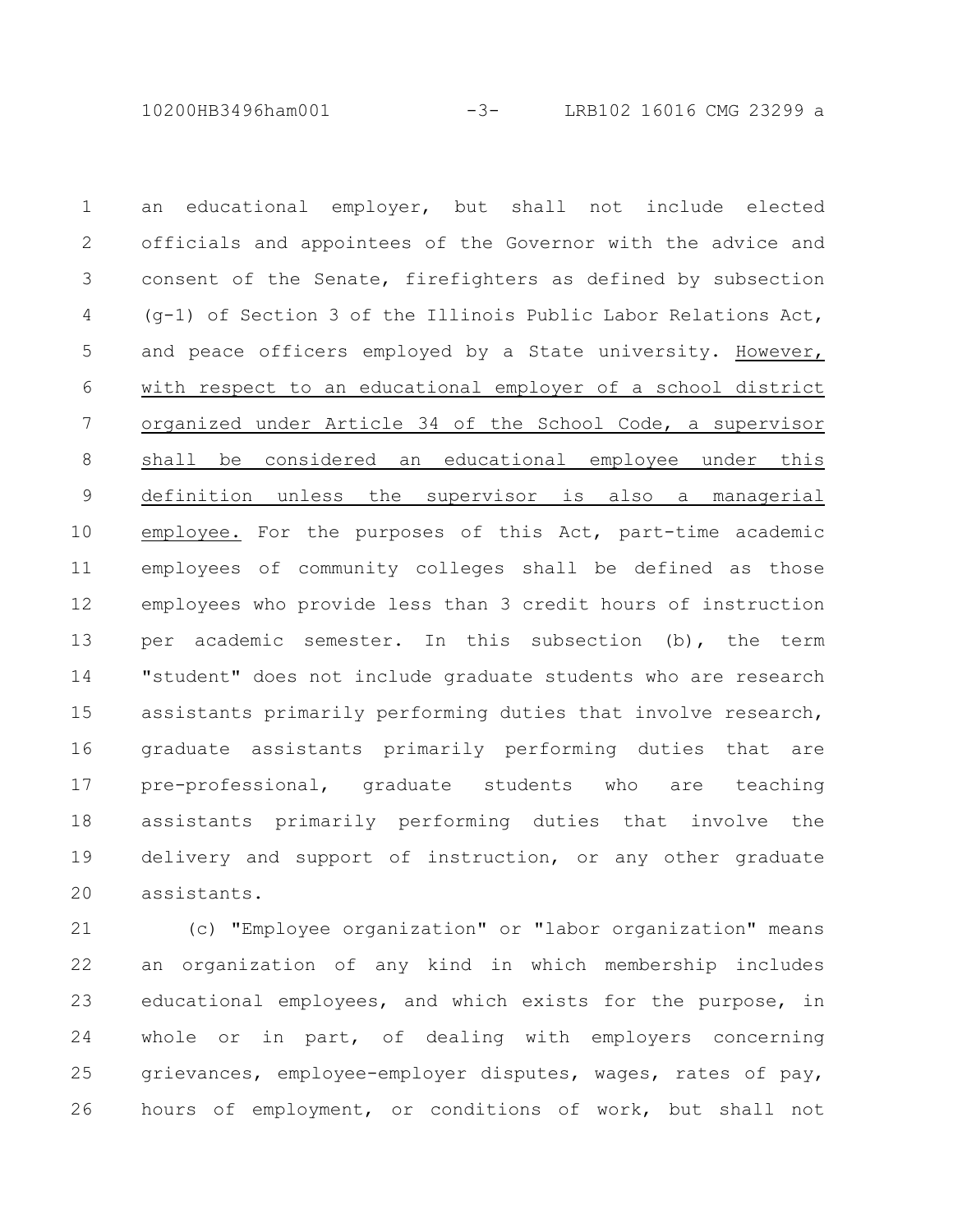include any organization which practices discrimination in membership because of race, color, creed, age, gender, national origin or political affiliation. 1 2 3

(d) "Exclusive representative" means the labor organization which has been designated by the Illinois Educational Labor Relations Board as the representative of the majority of educational employees in an appropriate unit, or recognized by an educational employer prior to January 1, 1984 as the exclusive representative of the employees in an appropriate unit or, after January 1, 1984, recognized by an employer upon evidence that the employee organization has been designated as the exclusive representative by a majority of the employees in an appropriate unit. 4 5 6 7 8 9 10 11 12 13

(e) "Board" means the Illinois Educational Labor Relations Board. 14 15

(f) "Regional Superintendent" means the regional superintendent of schools provided for in Articles 3 and 3A of The School Code. 16 17 18

(g) "Supervisor" means any individual having authority in the interests of the employer to hire, transfer, suspend, lay off, recall, promote, discharge, reward or discipline other employees within the appropriate bargaining unit and adjust their grievances, or to effectively recommend such action if the exercise of such authority is not of a merely routine or clerical nature but requires the use of independent judgment. The term "supervisor" includes only those individuals who 19 20 21 22 23 24 25 26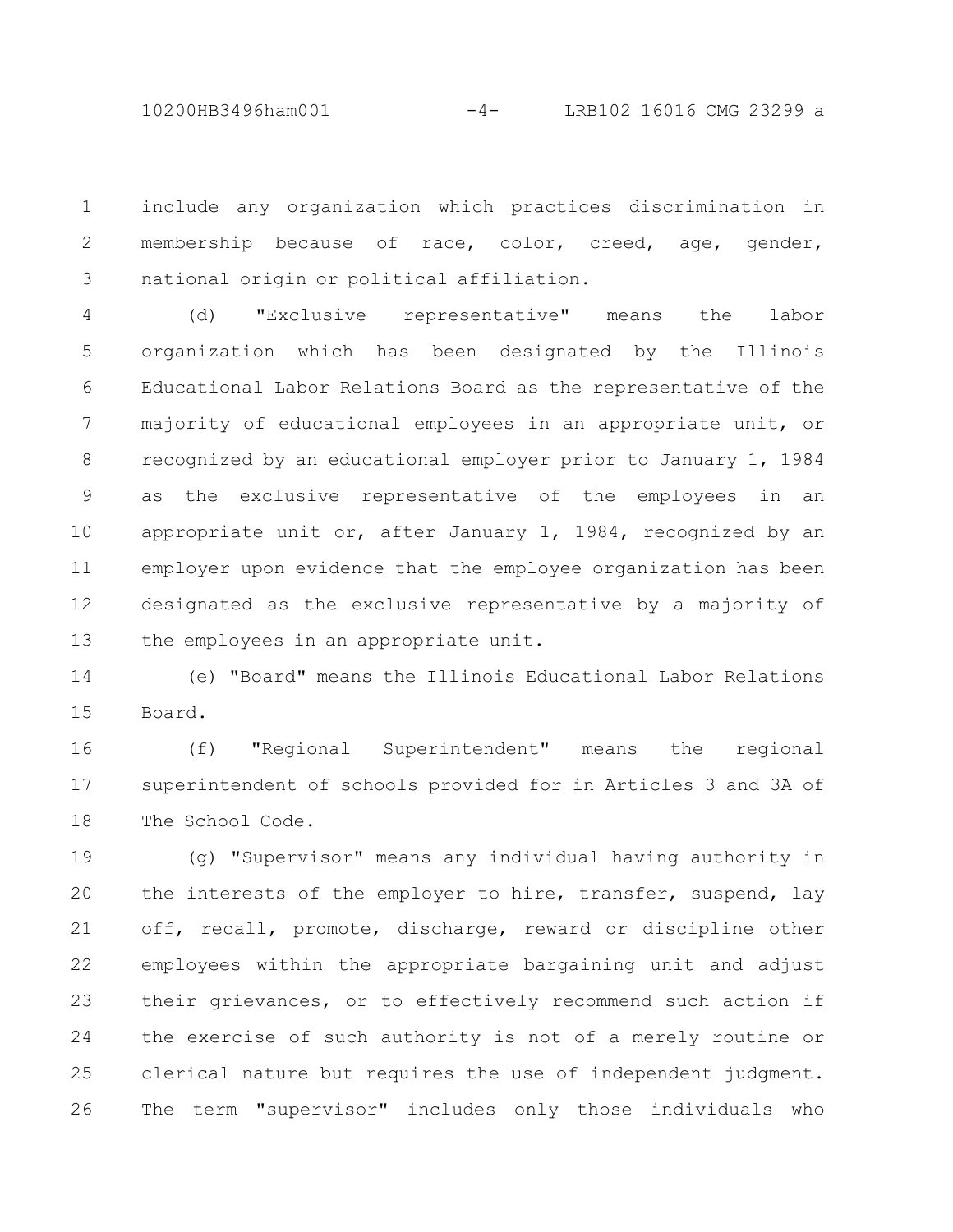devote a preponderance of their employment time to such exercising authority. 1 2

(h) "Unfair labor practice" or "unfair practice" means any practice prohibited by Section 14 of this Act. 3 4

(i) "Person" includes an individual, educational employee, educational employer, legal representative, or employee organization. 5 6 7

(j) "Wages" means salaries or other forms of compensation for services rendered. 8 9

(k) "Professional employee" means, in the case of a public community college, State college or university, State agency whose major function is providing educational services, the Illinois School for the Deaf, and the Illinois School for the Visually Impaired, (1) any employee engaged in work (i) predominantly intellectual and varied in character as opposed to routine mental, manual, mechanical, or physical work; (ii) involving the consistent exercise of discretion and judgment in its performance; (iii) of such character that the output produced or the result accomplished cannot be standardized in relation to a given period of time; and (iv) requiring knowledge of an advanced type in a field of science or learning customarily acquired by a prolonged course of specialized intellectual instruction and study in an institution of higher learning or a hospital, as distinguished from a general academic education or from an apprenticeship or from training in the performance of routine mental, manual, or physical 10 11 12 13 14 15 16 17 18 19 20 21 22 23 24 25 26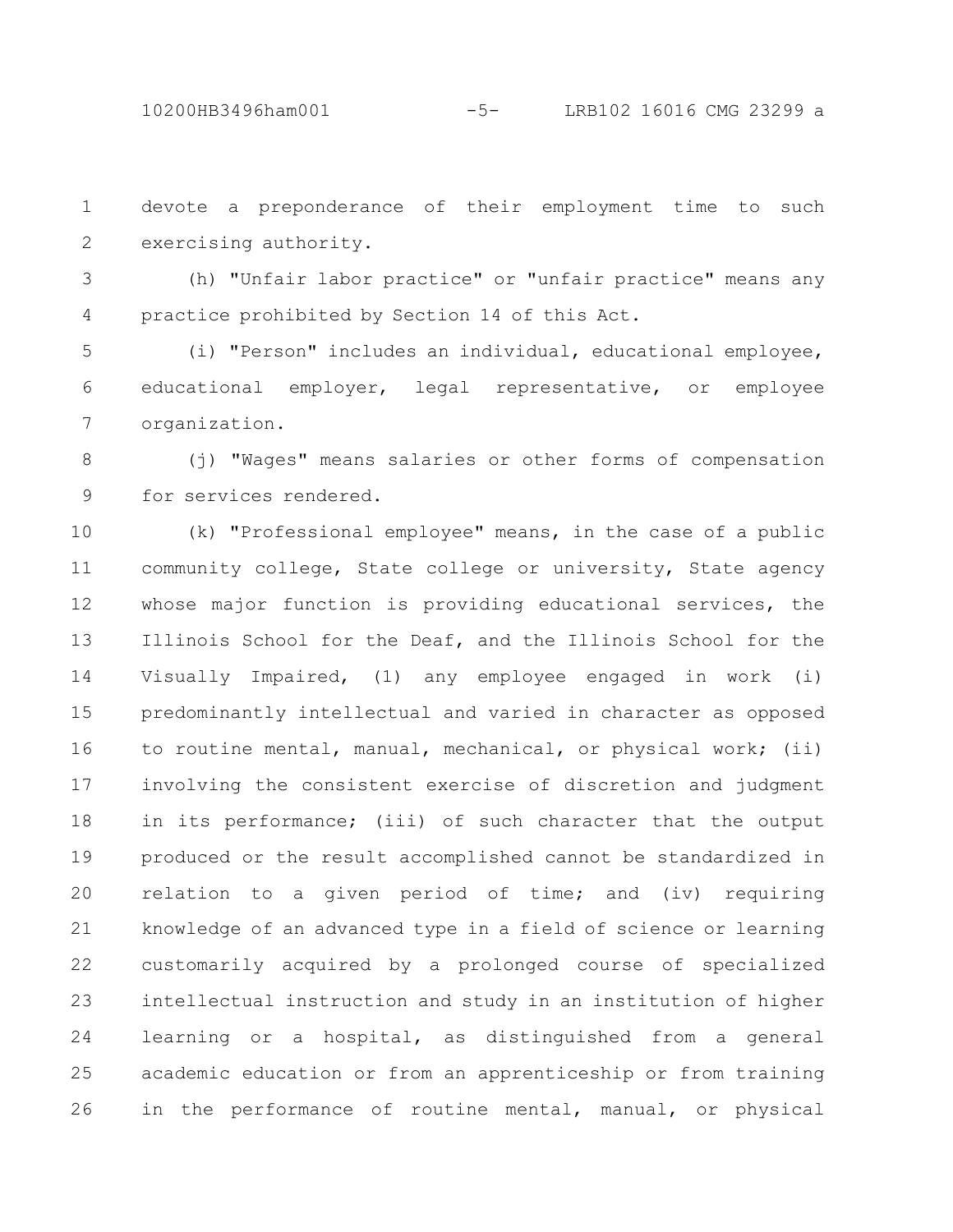10200HB3496ham001 -6- LRB102 16016 CMG 23299 a

processes; or (2) any employee, who (i) has completed the courses of specialized intellectual instruction and study described in clause (iv) of paragraph (1) of this subsection, and (ii) is performing related work under the supervision of a professional person to qualify himself or herself to become a professional as defined in paragraph (l). 1 2 3 4 5 6

(l) "Professional employee" means, in the case of any public school district, or combination of school districts pursuant to joint agreement, any employee who has a certificate issued under Article 21 or Section 34-83 of the School Code, as now or hereafter amended. 7 8 9 10 11

(m) "Unit" or "bargaining unit" means any group of employees for which an exclusive representative is selected. 12 13

(n) "Confidential employee" means an employee, who (i) in the regular course of his or her duties, assists and acts in a confidential capacity to persons who formulate, determine and effectuate management policies with regard to labor relations or who (ii) in the regular course of his or her duties has access to information relating to the effectuation or review of the employer's collective bargaining policies. 14 15 16 17 18 19 20

(o) "Managerial employee" means, with respect to an educational employer other than an educational employer of a school district organized under Article 34 of the School Code, an individual who is engaged predominantly in executive and management functions and is charged with the responsibility of directing the effectuation of such management policies and 21 22 23 24 25 26